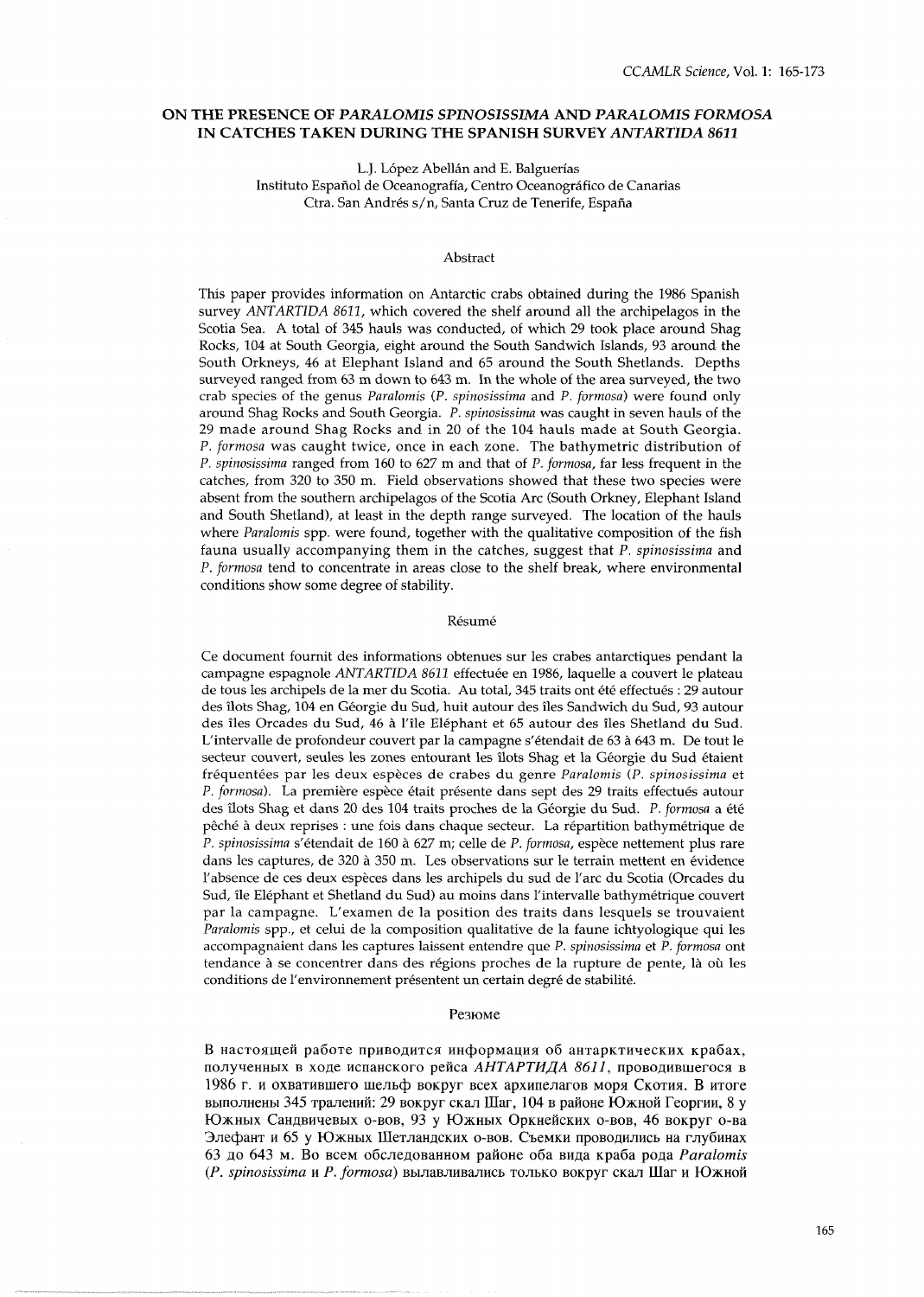Георгии. Из 29 тралений, проводившихся вокруг скал Шаг, вид P. spinosissima встречался в семи, а из 104 тралений в районе Южной Георгии - в 20. Вид P. formosa облавливался дважды- по одиному разу в каждой зоне. Батиметрическое распределение в случае вида  $P$ . spinosissima - 160-627 м, а в случае вида Р. formosa, который встречался в уловах намного реже, - 320-350 м. Согласно результатам полевых наблюдений эти два вида отсутствуют в южных архипелагах дуги Скотия, - по крайней мере в обследованном глубинном диапазоне. Местонахождение тралений, в которых присутствовали Paralomis spp., а также качественный состав сопутствующего прилова рыб, указывают на то, что P. spinosissima и P. formosa образовывают концентрации в районах, близких к шельфовой границе, где условия окружающей среды в определенной степени стабильны.

#### Resumen

Este documento proporciona información relacionada con las centollas capturadas durante la campaña española ANTARTIDA 8611, que fue realizada en 1986 en la zona de la plataforma de todos los archipiélagos del mar de Scotia. Se efectuaron un total de 345 lances, de los cuales 29 se realizaron alrededor de las rocas Cormorán, 104 en Georgia del Sur, ocho alrededor de las islas Sandwich del Sur, 93 alrededor de las Orcadas del Sur, 46 en la isla Elefante y 65 alrededor de las islas Shetland del Sur. Las profundidades de estudio oscilaron entre los 63 y 643 metros. En toda la zona de prospección sólo se econtraron las dos especies del género Paralomis (P. spinosissima y P. formosa) en las proximidades de las rocas Cormorán y Georgia del Sur. P. spinosissima fue capturada en siete de los 29 lances llevados a cabo alrededor de las rocas Cormorán y en 20 de los 104 lances realizados en Georgia del Sur. P. formosa fue capturada una vez en ambas zonas. La distribución batimétrica de  $P$ . spinosissima osciló entre 160 y 627 metros y la de P. formosa, menos frecuente en las capturas, entre 320 y 350 metros. Las observaciones realizadas durante la campaña indican que estas dos especies no están presentes en los archipiélagos del sur del arco de Scotia (Orcadas del Sur, isla Elefante y Shetland del Sur), al menos en los estratos de profundidad estudiados. La situación de los lances donde se capturaron Paralomis spp., así como la composición cualitativa de la fauna íctica que generalmente se encontró en las capturas, indica que P. spinosissima y P. formosa suelen concentrarse en áreas próximas a la zona de ruptura de la plataforma donde las condiciones medioambientales presentan un cierto nivel de estabilidad.

Keywords: Southern Ocean, Scotia Sea, Paralomis spp., distribution, CCAMLR

#### **INTRODUCTION**

In July 1992 exploratory fishing for Antarctic crabs (Paralomis spinosissima and Paralomis formosa) was carried out in waters around South Georgia and Shag Rocks by the US vessel FV Pro Surveyor. The data collected during this experimental fishing cruise form an important basis for the estimation of the potential yield of these resources, and provide some valuable information on the biology of the two species fished. However, the information obtained was clearly insufficient to assess the state of the stocks and the CCAMLR Scientific Committee subsequently agreed to convene a workshop to specify the data needed and the actions required to acquire the data from the exploratory crab fishery that would allow the development of assessment methods and the estimation of appropriate harvest levels. This paper constitutes

166

a contribution to that workshop and contains the most relevant information on the general distribution of the two species of Antarctic crabs in the Scotia Sea, extracted from the data collected during the Spanish survey ANTARTIDA 8611.

### MATERIAL AND METHODS

The Spanish survey ANTARTIDA 8611 was carried out from November 1986 to February 1987, covering the shelf around all the archipelagos in the Scotia Sea (Atlantic sector).

In total, 345 hauls (29 around Shag Rocks, 104 around South Georgia, eight around South Sandwich, 93 around South Orkneys, 46 at Elephant Island and 65 around the South Shetlands) were conducted at depths of 63 to 643 m using a commercial trawl and following a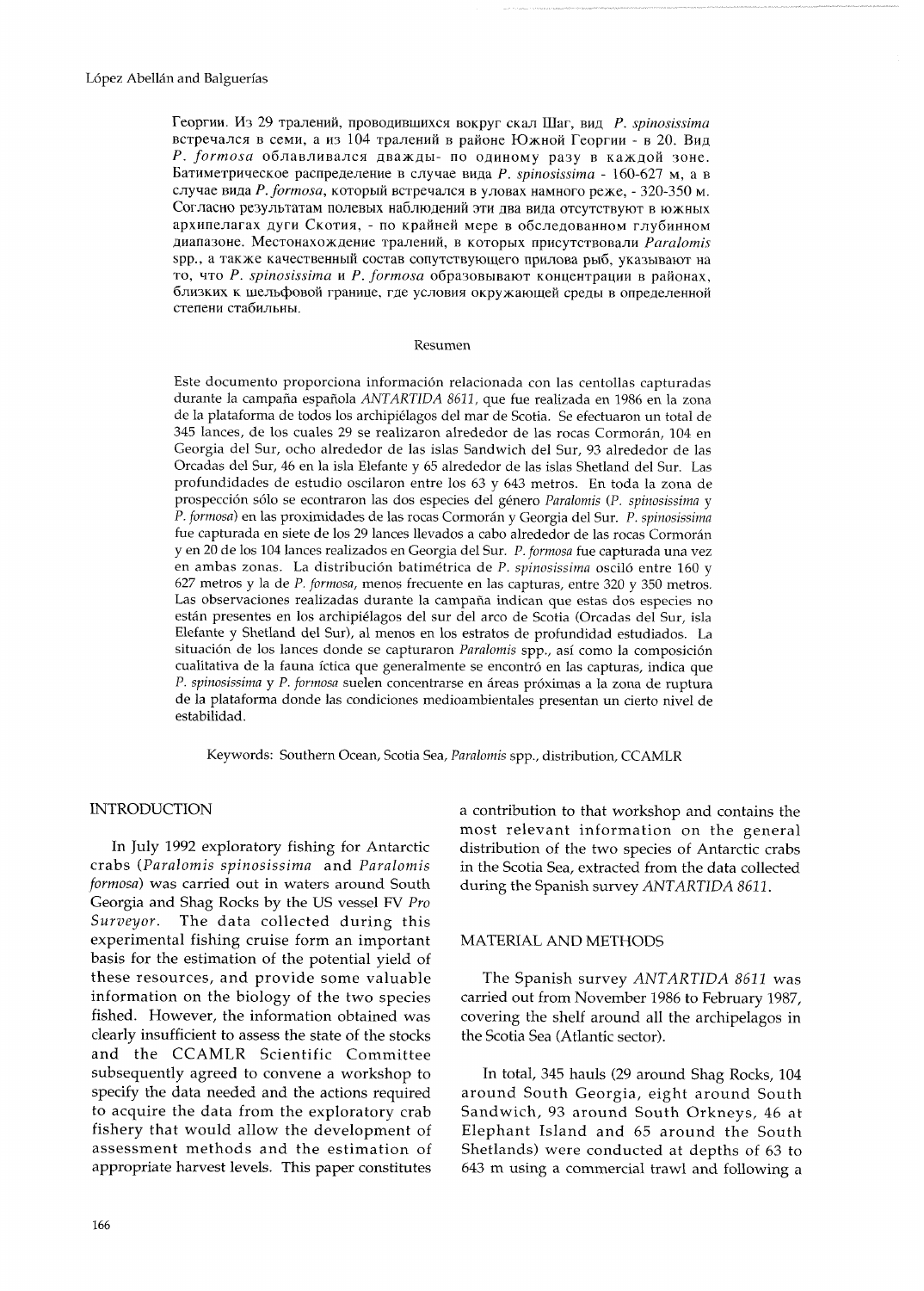stratified random sampling procedure as described in Balguerias (1989). In determining the sampling intensity in each stratum, account was taken of the size of the stratum and the abundance of the main species. Tows were 30 minutes in duration and the vessel speed was three knots.

The trawl used for sampling was selected according to the main objectives of the cruise, which were to determine the general distribution of the species of crustaceans, molluscs and fish present in the area, and to estimate the abundance of those species presenting some commercial interest. Thus, the bottom trawl had a horizontal opening of 12 m, a vertical opening of 3.5 m, a mesh size of 68 mm in the codend and was equipped with three sections of rollers (56 cm in diameter) on the footrope, to enable it to work on all kinds of seabed. The trawl headrope was 33 m long and the footrope 42 m long.

Obviously this is not the best way of estimating the total abundance of crabs because of the associated problems of catchability. Nevertheless, the results obtained have been considered useful in terms of improving the existing information and giving an approximation of the general pattern of distribution of Antarctic crabs in the Scotia Sea.

This paper includes all the information on the species studied which is available from the surveys carried out within the region. In the general context of the survey, the procedure used to collect information on by-catch species, among which *Paralomis* spp. were included due to their rare occurrence in the catches, was irregular. Sometimes the sex, individual weight or total weight of the specimens were not recorded.

#### RESULTS

Table 1 summarises the information regarding the presence of P. *spinosissima* and *P. formosa* in the catches including haul number, haul location, initial and final depths of the haul and the species of fish caught together with the crabs. It also contains information on the occurrence of ovigerous females in the hauls.

In total, 64 individuals of both species of crabs were caught during the cruise, with a maximum of nine specimens being taken in a single haul (station 140). They were found to be present only around Shag Rocks and South Georgia. Figures 1

and 2 show the position of the hauls conducted in the two archipelagos and also indicate the hauls in which specimens of crabs were caught.

*P. spinosissima* occurred far more frequently in the catches than P. *formosa,* occurring in seven of the 29 hauls (24.14%) carried out around Shag Rocks and in 20 of the 104 (19.23%) conducted around South Georgia. P. *formosa* was only present in two hauls (once in each archipelago), in one of which it appeared together with P. *spinosissima.* 

From the 11 hauls for which information on sex was recorded, it was observed that 61.9% of P. *spinosissima* females were ovigerous, and in haul number 160 the only female caught was carrying hatched eggs. Ovigerous females were caught in five hauls conducted to the south and east of South Georgia, at depths ranging between 199 and 450 m; in these cases all the females were ovigerous.

*P. spinosissima* was found in hauls made to the north and south of Shag Rocks (Figure 1). At South Georgia (Figure 2), the species was found in hauls carried out all around the archipelago except in a small area traversed by a multitude of submarine canyons, situated to the northwest of the main island. A concentration of eight consecutive hauls, made on the southwestern shelf bordering an area of untrawlable grounds, contained P. *spinosissima.* This circumstance prevented any further evaluation of the size and extent of the concentration.

The bathymetric range covered during the whole cruise was from 63 to 627 m. Within these limits P. *spinosissima* appeared at depths of 160 to 627 m, whereas P. *formosa* was taken at depths of 350 and 320 m, at stations 44 and 178 respectively. Sedimentological analyses performed on the grounds surveyed (Acosta *et al.,* 1989) showed that crabs were mainly associated with areas where the bottom surface was composed of 60 to 90% mud, 25 to 30% sand and the remainder gravel. However, the presence of certain species of invertebrates in some of the hauls also suggests the possibility that the gear was trawling on a rough bottom.

Several species of fish were present in all catches containing crabs (Table 1). The most important in terms of the number of specimens present were *Muraenolepis* spp. (77.78%) and *Ckampsocepkalus gunnari* (66.67%), followed by *Gymnoscopelus nickolsi* (62.96%) and *Nototkenia*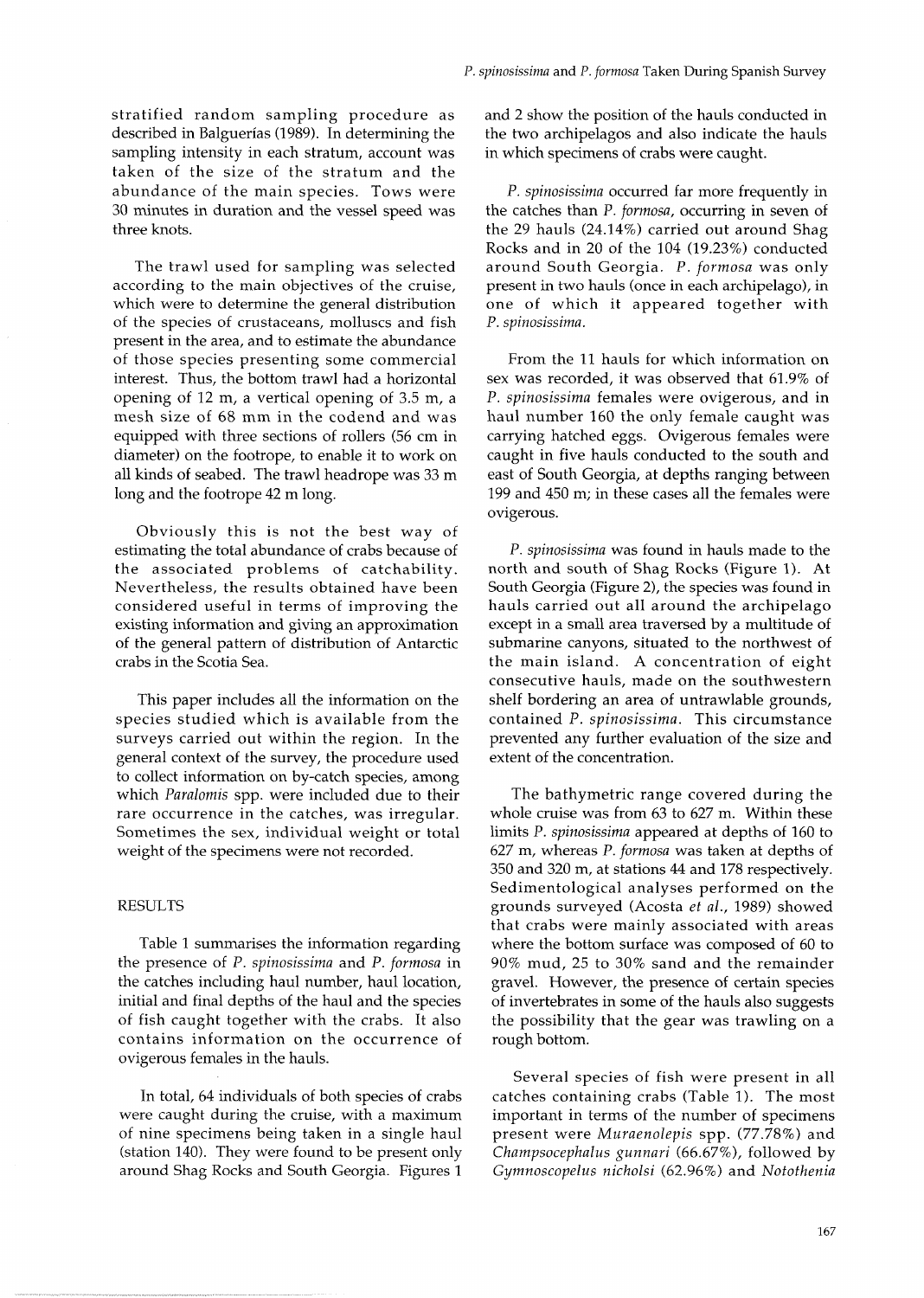|                                                                                               |                  |                  |                  | Shag Rocks       |                  |                  |                  | South Georgia    |                  |                  |                  |                  |                  |                  |                   |                  |                   |                   |                   |                   |                   |                   |                   |                   |                   |                   |                   |                     |                                        |
|-----------------------------------------------------------------------------------------------|------------------|------------------|------------------|------------------|------------------|------------------|------------------|------------------|------------------|------------------|------------------|------------------|------------------|------------------|-------------------|------------------|-------------------|-------------------|-------------------|-------------------|-------------------|-------------------|-------------------|-------------------|-------------------|-------------------|-------------------|---------------------|----------------------------------------|
| HaulNumber<br>Initial Depth (m)<br>Final Depth (m)                                            | 13<br>415<br>503 | 14<br>167<br>162 | 15<br>199<br>232 | 32<br>213<br>213 | 34<br>382<br>627 | 36<br>335<br>321 | 44<br>350<br>348 | 52<br>330<br>336 | 74<br>177<br>170 | 75<br>390<br>420 | 76<br>215<br>184 | 84<br>185<br>190 | 87<br>393<br>396 | 88<br>397<br>396 | -89<br>538<br>381 | 90<br>449<br>370 | 136<br>234<br>238 | 140<br>216<br>199 | 142<br>283<br>276 | 147<br>248<br>215 | 150<br>480<br>460 | 154<br>160<br>215 | 160<br>250<br>205 | 163<br>265<br>304 | 172<br>450<br>343 | 173<br>342<br>373 | 178<br>320<br>335 |                     |                                        |
|                                                                                               |                  |                  |                  |                  |                  |                  |                  |                  |                  |                  |                  |                  |                  |                  |                   |                  |                   |                   |                   |                   |                   |                   |                   |                   |                   |                   |                   | No. of<br>Hauls     | $\%$                                   |
| Paralomis spinosissima<br>No.                                                                 |                  |                  |                  |                  |                  |                  | 3                |                  |                  |                  |                  |                  |                  |                  |                   |                  |                   | Q                 |                   |                   |                   |                   |                   |                   | 6                 |                   |                   | 26                  | 96.30                                  |
| Weight(kg)<br>Females<br>Males                                                                | 0.25             | 0.35             | 0.13             | 1.6              |                  | 1.45 0.06        |                  |                  | 1.1              | 0.91<br>$2-Ov$   | 2                |                  |                  | $2-Ov$           |                   | $\overline{4}$   |                   | $7-0v$            | $\overline{2}$    |                   | $0.25$ 2.13       |                   | 1.55<br>$1-Ov$    |                   | $1-Ov$ 4          |                   |                   |                     |                                        |
| No.<br>Paralomis formosa                                                                      |                  |                  |                  |                  |                  |                  |                  |                  |                  |                  |                  |                  |                  |                  |                   |                  |                   |                   |                   |                   |                   |                   |                   |                   |                   |                   | $\overline{2}$    | $\overline{2}$      | 7.41                                   |
| Pareledone sp.<br>Moroteuthys sp.<br>Euphausia superba<br>Raja georgiana<br>Bathyraja murrayi |                  |                  |                  |                  |                  |                  |                  |                  |                  |                  |                  |                  |                  |                  |                   |                  |                   |                   |                   |                   |                   |                   |                   |                   |                   |                   |                   | 11<br>3<br>$\Omega$ | 40.74<br>11.11<br>7.41<br>3.70<br>0.00 |
| Bathyraja sp.<br>Pogonophryne sp.<br>Parachaenichthys georgianus<br>Pseudoicichthys australis | $+$              |                  |                  |                  |                  |                  |                  |                  |                  |                  |                  |                  |                  |                  |                   |                  |                   |                   |                   |                   |                   |                   |                   |                   |                   |                   |                   | $\overline{2}$      | 7.41<br>7.41<br>3.70<br>3.70           |
| Mancopsetta maculata antarctica<br>Chaenocephalus aceratus                                    |                  |                  |                  |                  |                  |                  |                  |                  |                  |                  |                  |                  |                  |                  |                   |                  |                   |                   |                   |                   |                   |                   |                   |                   |                   |                   |                   | 10                  | 14.81<br>37.04                         |
| Champsocephalus gunnari<br>Pseudochaenichthys georgianus<br>Micromesistius australis          |                  |                  |                  |                  |                  |                  |                  |                  |                  |                  |                  |                  |                  |                  |                   |                  |                   |                   |                   |                   |                   |                   |                   |                   |                   |                   | $+$               | 18                  | 66.67<br>25.93<br>3.70                 |
| Paraliparis spp.<br>Genioliparis sp.                                                          |                  |                  |                  |                  |                  |                  |                  |                  |                  |                  |                  |                  |                  |                  |                   |                  |                   |                   |                   |                   |                   |                   |                   |                   |                   |                   |                   | 14<br>$\theta$      | 51.85<br>0.00                          |
| Muraenolepis spp.                                                                             |                  |                  |                  |                  |                  |                  |                  |                  |                  |                  |                  |                  |                  |                  |                   |                  |                   |                   |                   |                   |                   |                   |                   |                   |                   |                   | $+$               | 21                  | 77.78                                  |
| Gymnoscopelus nicholsi                                                                        |                  |                  |                  |                  |                  |                  |                  | $+$              |                  |                  |                  |                  |                  |                  |                   |                  |                   |                   |                   |                   |                   |                   |                   |                   |                   |                   |                   | 17                  | 62.96                                  |
| Electrona sp.<br>Dissostichus eleginoides                                                     |                  |                  |                  |                  |                  |                  |                  |                  |                  |                  |                  |                  |                  |                  |                   |                  |                   |                   |                   |                   |                   |                   |                   |                   |                   |                   |                   | 4<br>12             | 14.81<br>44.44                         |
| Notothenia gibberifrons                                                                       |                  |                  |                  |                  |                  |                  |                  |                  |                  |                  |                  |                  |                  |                  |                   |                  |                   |                   |                   |                   |                   |                   |                   |                   |                   |                   |                   | 10                  | 37.04                                  |
| Notothenia kempi<br>Notothenia rossii<br>Notothenia squamifrons                               |                  |                  |                  |                  |                  |                  |                  |                  |                  |                  |                  |                  |                  |                  |                   |                  |                   |                   |                   |                   |                   |                   |                   |                   |                   |                   |                   | 17<br>3<br>$\Omega$ | 62.96<br>11.11<br>0.00                 |
| Nototheniops larseni<br>Nototheniops nudifrons<br>Pagothenia hansoni                          |                  |                  |                  |                  |                  |                  |                  |                  |                  |                  |                  |                  |                  |                  |                   |                  |                   |                   |                   |                   |                   |                   |                   |                   |                   |                   | $+$<br>$+$        | 15<br>-6<br>3       | 55.56<br>22.22<br>11.11                |
| Patagonotothen guntheri<br>Trematomus newnesi                                                 |                  |                  |                  |                  |                  |                  |                  |                  |                  |                  |                  |                  |                  |                  |                   |                  |                   |                   |                   |                   |                   |                   |                   |                   |                   |                   |                   | n                   | 25.93<br>7.41                          |

Table 1: Species caught around Shag Rocks and South Georgia, including an indication of their presence in various hauls.

 $Ov = Ovigenous females$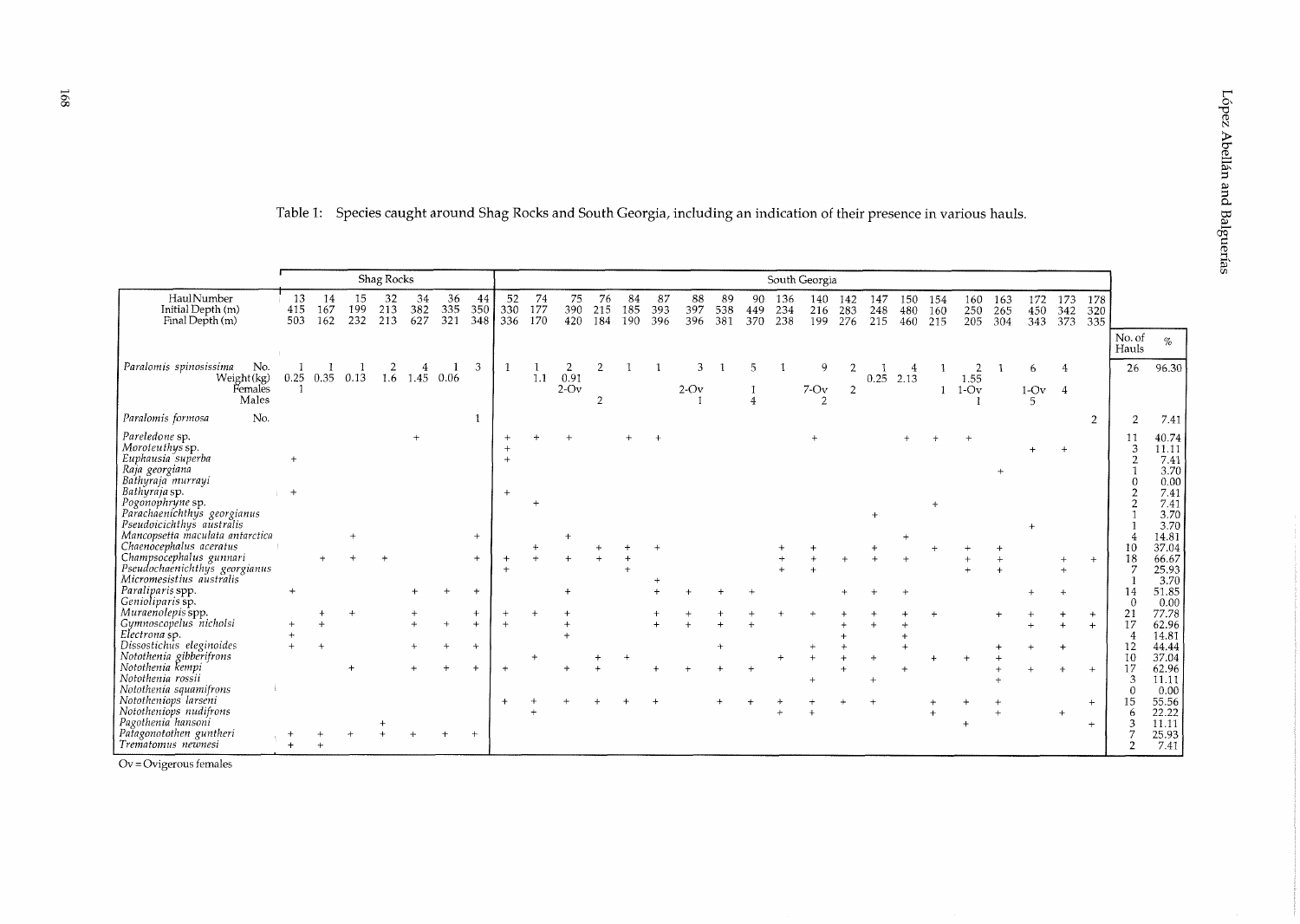

Figure 1: Trawls carried out around South Georgia. Location of the hauls with catches of *Paralomis* spp.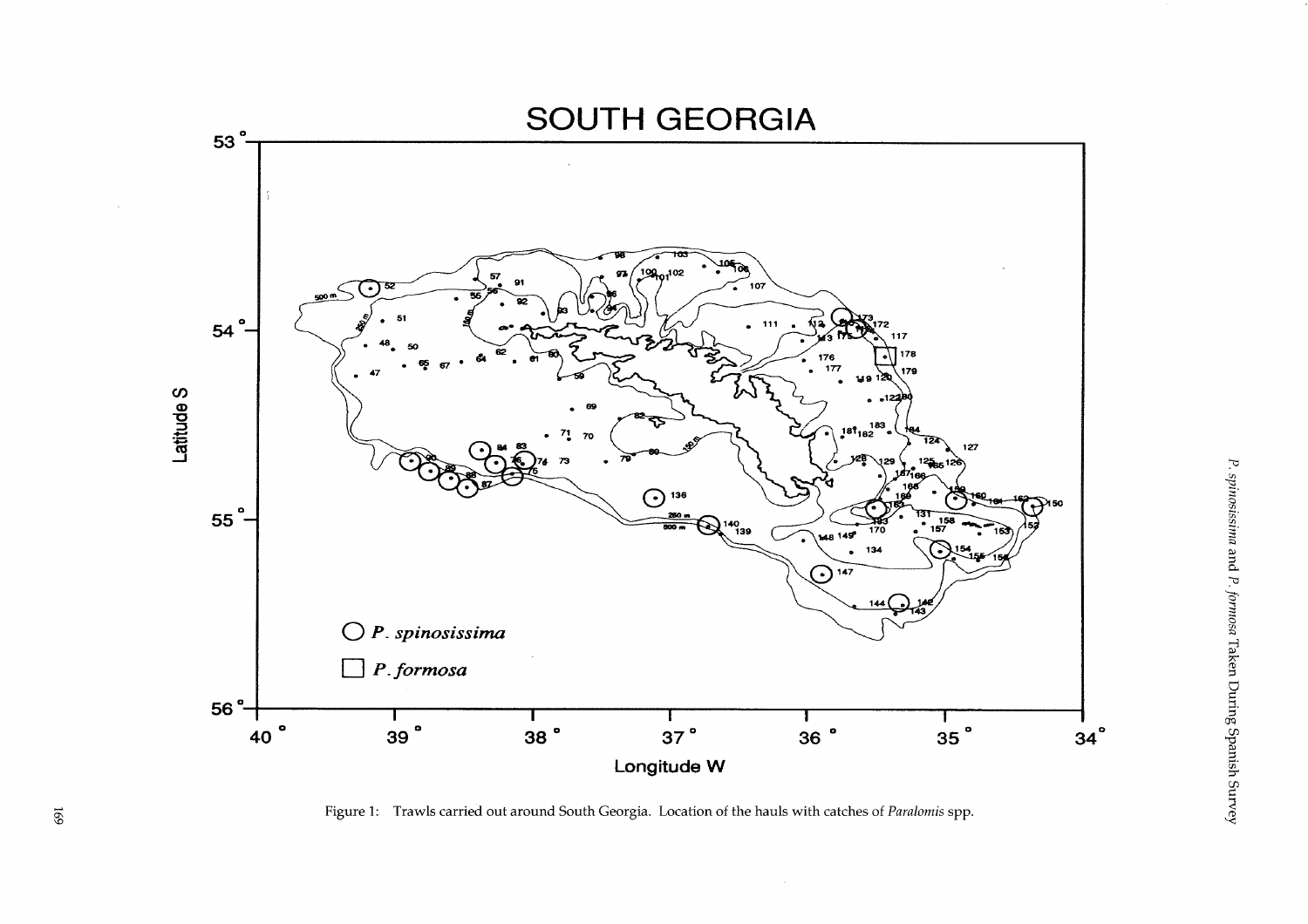

Figure 2: Trawls carried out around Shag Rocks. Location of the hauls with catches of *Paralomis* spp.

kempi (62.96%). Nototheniops larseni was observed in 55.56% of the hauls carried out around South Georgia. Other species with levels of occurrence close to 50% were Pavaliparis spp. (51.85%) and Dissostichus eleginoides (44.44%).

## DISCUSSION

The information collected during the Spanish survey ANTARTIDA 8611 suggests that neither of the two species of Antarctic crabs is present in the archipelagos which make up the Scotia Arc apart from Shag Rocks and South Georgia, at least in the bathyrnetric range of 63 to 643 m. However, at the time of the cruise there were some well grounded doubts as to whether this assertion was valid for South Sandwich, given that the quality of the sea bed over the shelf did not allow a good coverage of the area to be made (only eight hauls were possible). In fact during the 1992/93 season, a Chilean longliner fishing for *D. eleginoides* in the northern

170

part of the archipelago caught a few specimens of Paralomis spp. (Rubilar et al., 1993) grasping onto baited hooks.

In the South Orkneys and South Shetlands and at Elephant Island the intensity of sampling was sufficiently high in terms of area, as well as in the range of depths surveyed, to have found traces of the two species if they had been present. Moreover, the shelf around South Orkney has been more recently worked over, 130 hauls having been made during the Spanish survey ANTARTIDA 9101 without a single specimen of Antarctic crab having been caught (Balguerias, pers. comm.). Therefore, the only possibility that these species are to be found in the southern archipelagos of the Scotia Arc, given the high level of sampling reached in both surveys (93 hauls in 1986 from 50 m to 516 m and 130 hauls in 1991), is that they occur in waters deeper (below 500 m) than those around Shag Rocks and South Georgia.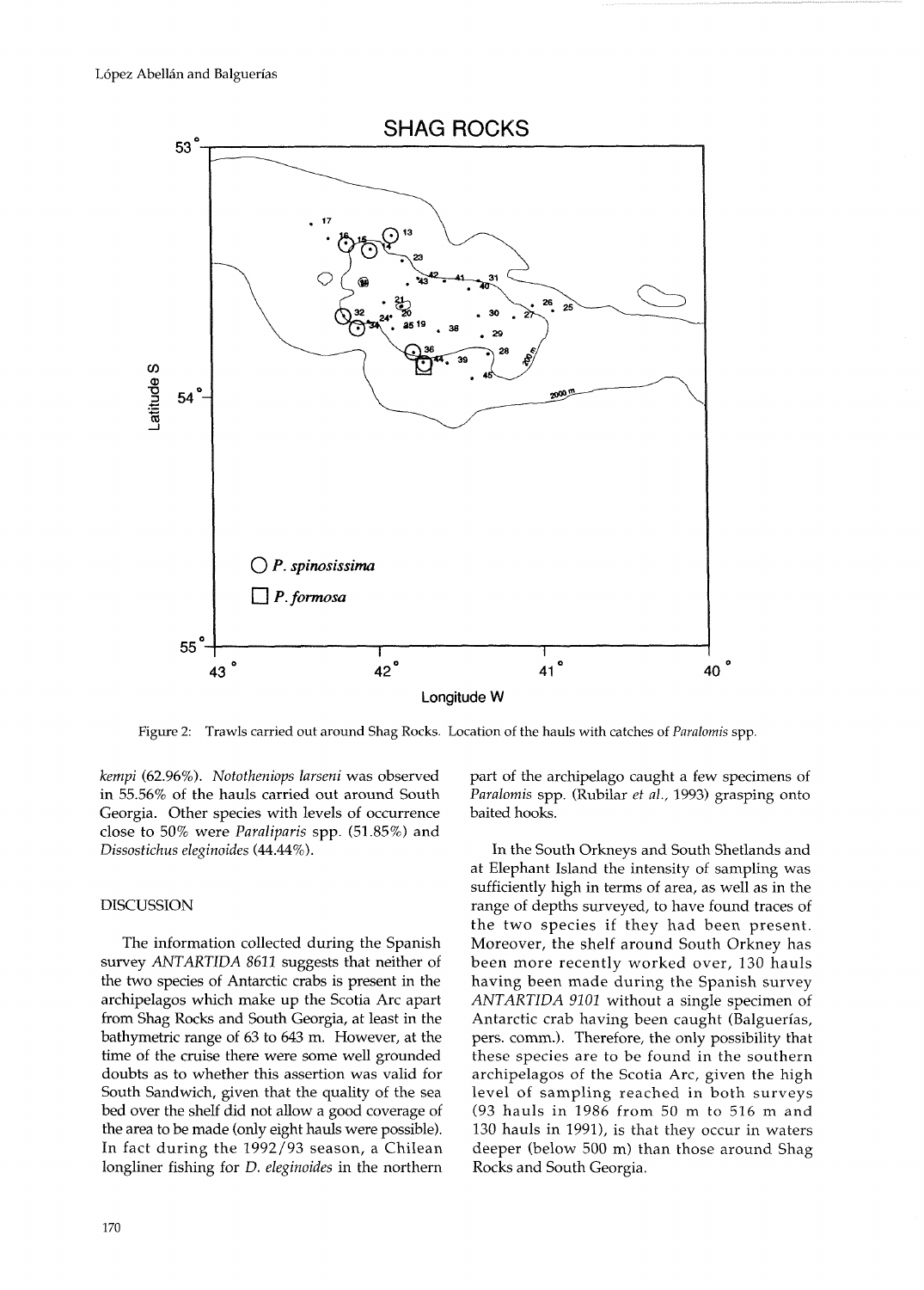This evidence would seem to be in contradiction with the area of distribution of P. *spinosissima* and *P. formosa* proposed by Macpherson (1988), which includes South Georgia and the Scotia Sea for the former species and South Georgia, South Orkney and surrounding areas for the latter. Therefore, it would also be in opposition to the direct calculation made by Otto and MacIntosh (1992), in which they extrapolate the mean density of both species around Shag Rocks and South Georgia to the South Orkney shelf in order to estimate their potential yield in the Atlantic sector.

Analysis of the available literature, together with the information contained in this paper, indicates that the area studied is on the southernmost limit for the species family *Lithodidae* in the Atlantic Ocean. Therefore, a theoretical southern boundary around 60°S could be proposed for the distribution of these crabs. This boundary could be applied to the *Litkodidae*  from the Indian and Pacific Ocean based on information contained in Fischer and Hureau (1988). P. *formosa* would be the southernmost species, located to the west (59°58'S to  $32^{\circ}24.6'W$ ) of Thule Island (south of South Sandwich) (Macpherson, 1988). However, P. *spinosissima*  would have its southern distribution limit to the north of this, around 57"S, if the specimens located around the north islands of the South Sandwich archipelago (Rubilar *et* al., 1993) do in fact belong to this species.

As regards the bathymetric distribution of P. *spinosissima,* the available information establishes its depth distribution as 132 m to 650 m (Macpherson, 1988, although this author reports one specimen to the north of South Georgia caught between 796 and 824 m), or 200 to 830 m (Otto and MacIntosh, 1992). Both of these estimates are in good agreement with the depth range provided in this paper (160 to 627 m). Thus, the known range for this species around South Georgia and Shag Rocks is 160 m to 830 m. This range, as well as the shallower range established for the north of Falkland Islands (132 m) (Macpherson, 1988), suggest that the depth distribution of this species tends towards deeper waters as the latitude increases.

In the case of P. *formosa* the depth distribution given by Macpherson (1988) is 400 m to 1 600 m. Otto and MacIntosh (1992) caught specimens of this species at somewhat shallower depths during the *Pro Surveyor* cruise. Too little data were collected during the Spanish survey to enable any conclusions to be drawn on this subject, but the depths at which the specimens of P. *formosa* were taken (320 and 350 m) are more in accordance with the information provided by the latter authors.

The absence of crabs from the hauls conducted in the north-northwestern sector of South Georgia during the Spanish survey may have been caused by a low density of these species in the area, or more possibly by a low level of sampling in the zone of concentration of these species, because the random sampling omitted this zone. Of 21 hauls carried out in the zone, seven (100 m to 157 m) are outside the published depth distribution of P. *spinosissima* and the remaining 14 (161 m to 325 m) are located at the shallower end of this range.

The location of hauls containing crabs, together with the qualitative composition of the fish fauna usually taken in the same catches as Antarctic crabs, suggests that these crabs tend to concentrate in areas close to the shelf break, where there is some degree of stability in environmental conditions.

It is usual for deep-sea crabs, including lithodids, to form concentrations of ovigerous females which migrate to shallower waters where hatching takes place. This behaviour has been reported in the Antarctic for *Lithodes murrayi* at Prince Edward and Crozet Islands (Fischer and Hureau, 1988). It is very possible that this also occurs in P. *spinosissima* and *P. formosa* but the observations made during the Spanish survey did not allow that possibility to be confirmed. Ovigerous females of P. *spinosissima* were caught to the south and east of South Georgia, and at various depths. However, the highest number of ovigerous females caught in a single haul (seven specimens) was obtained at around 200 m, in the shallower range of the species' bathymetric distribution.

## ACKNOWLEDGEMENTS

We are very grateful to MS Ana Ramos for providing us with some of the information used in the preparation of this paper and to Drs Robert S. Otto and John Hoenig for their very useful comments on the manuscript. We are very much in debt to MS Gillian von Bertouch for polishing our English.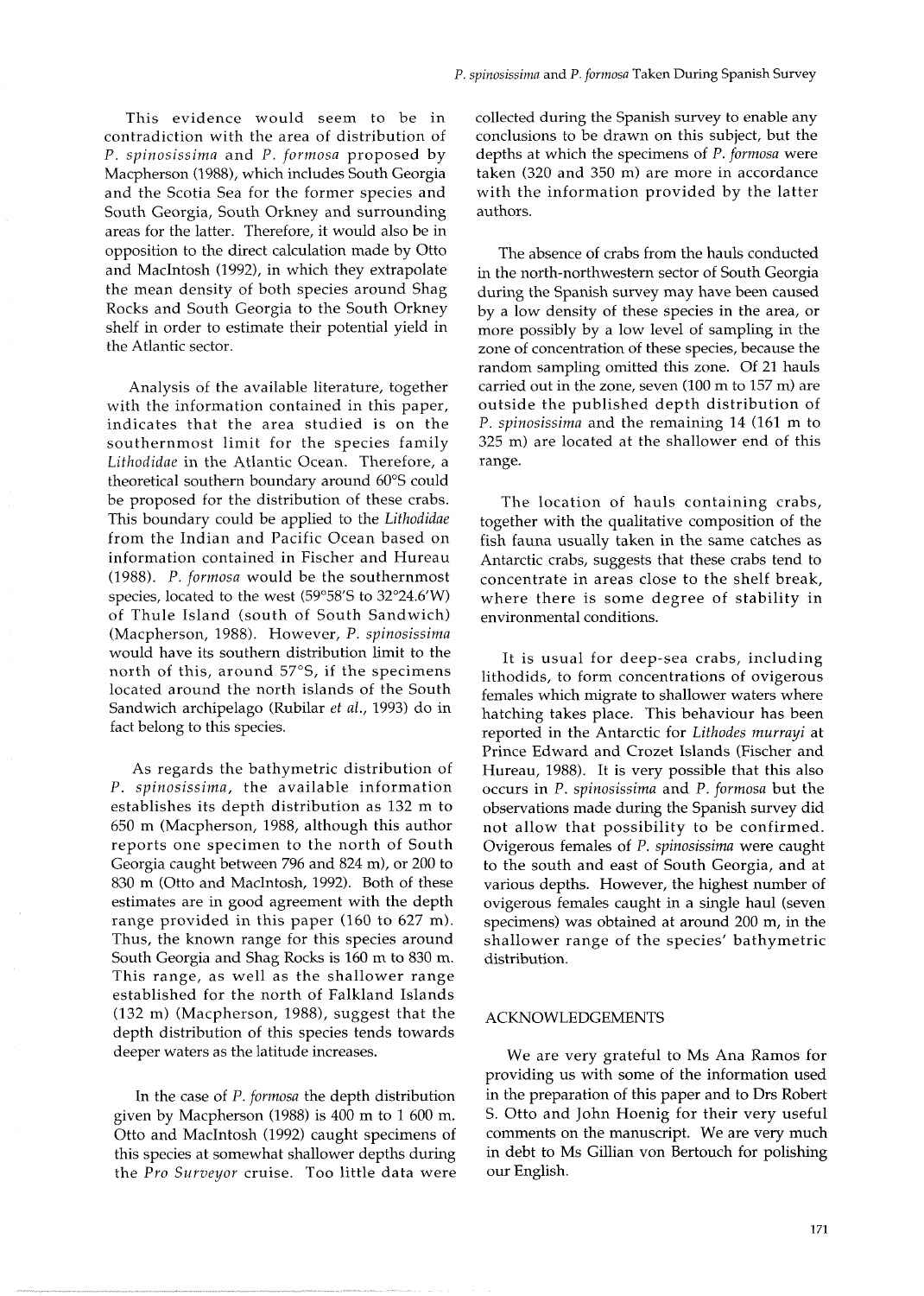# REFERENCES

- Acosta, J., M. Canals, P. Herranz y J.L. Sanz. 1989. Informe de resultados *ANTARTIDA 8621.*  Investigacion geologica-geofisica *y*  sedimentológica en el arco de Escocia y peninsula Antartica. *Publi. Espec. Inst. Esp. Oceanogr., 2:* 9-48.
- Balguerias, E. 1989. Informe de resultados *ANTARTIDA 8611.* Biologia pesquera. *Publ. Espec. Inst. Esp. Oceanogr.,* 2: 267-483.
- Balguerías, E. 1991. Informe de la campaña española de evaluación de los stocks de peces de Orcadas del Sur *(ANTARTIDA 9101).*  Document *WG-FSA-91/33.* CCAMLR, Hobart, Australia: 30 pp.
- CCAMLR. 1991. *Report of the Tenth Meeting of the Commission (CCAMLR-X).* CCAMLR, Hobart, Australia: 101 pp.
- *Southern Ocean. CCAMLR Convention Area* CCAMLR, Hobart, Australia: 478 pp.

*Fishing Areas 48, 58 and 88,* Volume *I.* FAO, Rome: 1-232.

- Macpherson, E. 1988. Revision of the family Lithodidae Samouelle, 1819 (Crustacea, Decapoda, Anomura) in the Atlantic Ocean. *Monografias de Zoologia Marina, 2:* 9-153.
- Otto, R.S. and R.A. Macintosh. 1992. A preliminary report on research conducted during experimental crab fishing in the Antarctic during 1992 (CCAMLR Area 48). Document *WG-FSA-92/29.* CCAMLR, Hobart, Australia: 26 pp.
- Rubilar, P.S., C.A. Moreno, J.R. Ashford and I. Everson. 1993. An exploratory fishing expedition for *Dissostichus eleginoides* around the South Sandwich Islands, Antarctica. Document *SC-CAMLR-XII/BG/4.* CCAMLR, Hobart, Australia: 19 pp.
- Fischer, W. and J.C. Hureau. 1988. *FAO Species* SC-CAMLR. 1992. *Report of the Eleventh Meeting Identification Sheets for Fishery Purposes. of the Scientific Committee (SC-CAMLR-XI).*

## Légendes des tableaux

Tableau 1: Espèces capturées autour des îlots Shag et de la Géorgie du Sud : indication de leur présence dans les divers traits.

## Légendes des figures

- Figure 1: Chalutages effectués autour de la Géorgie du Sud. Position des traits des captures de *Paralomis* spp.
- Figure 2: Chalutages effectués autour des îlots Shag. Position des traits des captures de *Paralomis* spp.

#### Список таблиц

Таблица 1: Виды, выловленные в районах скал Шаг и Южной Георгии, включая указание на присутствие их в различных уловах.

## Список рисунков

- Траления, проведенные в районе Южной Георгии. Местонахождение уловов Paralomis spp. Рисунок 1:
- Рисунок 2: Траления, проведенные в районе скал Шаг. Местонахождение уловов Paralomis spp.

## Lista de las tablas

Tabla 1: Especies capturadas alrededor de las rocas Cormorán y Georgia del Sur, incluyendo una indicación de su presencia en 10s diversos lances.